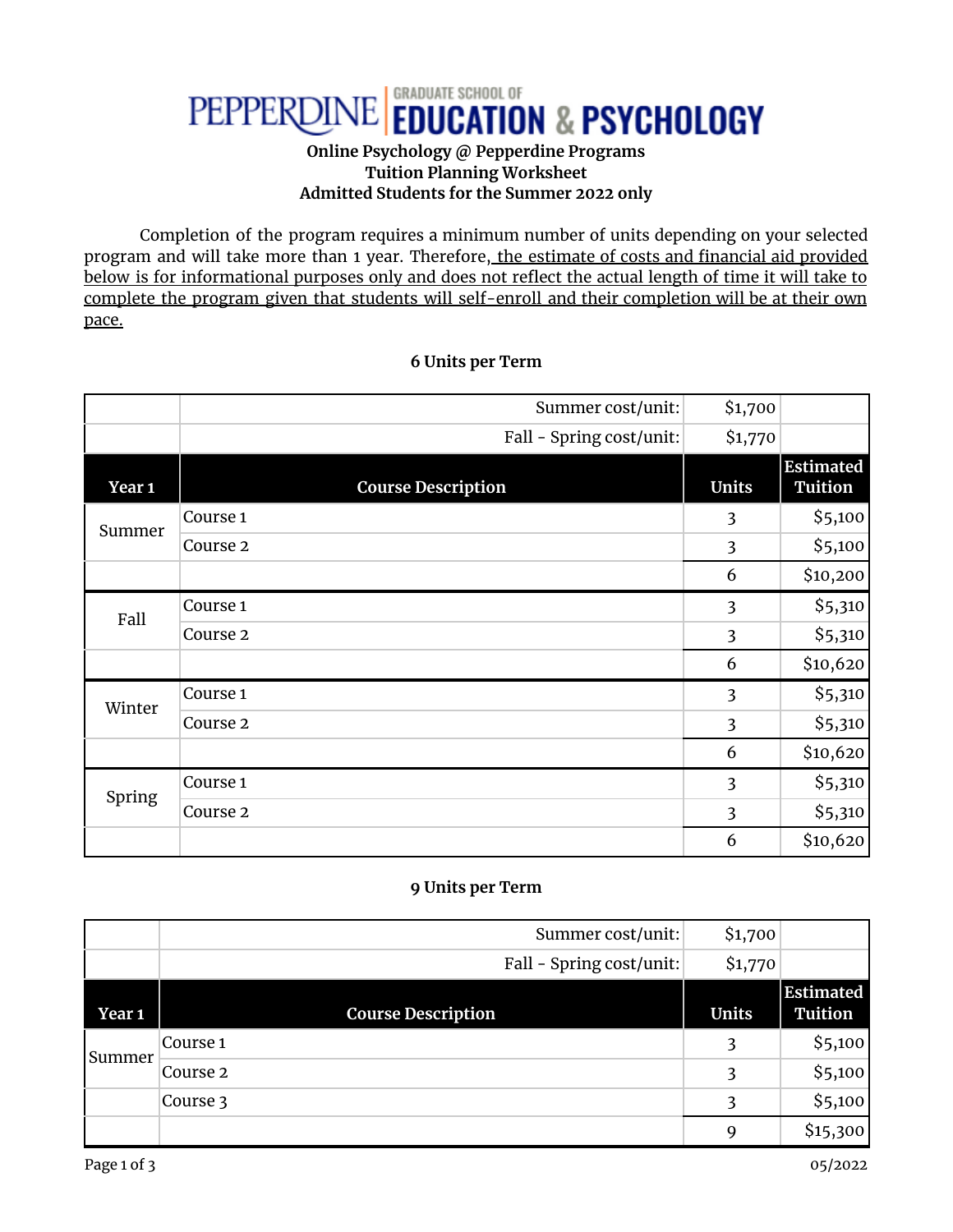| Fall   | Course <sub>1</sub> | $\overline{\mathbf{3}}$ | \$5,310  |
|--------|---------------------|-------------------------|----------|
|        | Course <sub>2</sub> | 3                       | \$5,310  |
|        | Course 3            | 3                       | \$5,310  |
|        |                     | 9                       | \$15,930 |
|        | Course <sub>1</sub> | 3                       | \$5,310  |
| Winter | Course <sub>2</sub> | 3                       | \$5,310  |
|        | Course 3            | 3                       | \$5,310  |
|        |                     | 9                       | \$15,930 |
| Spring | Course <sub>1</sub> | 3                       | \$5,310  |
|        | Course <sub>2</sub> | $\overline{3}$          | \$5,310  |
|        | Course 3            | 3                       | \$5,310  |
|        |                     | 9                       | \$15,930 |

#### **Federal Financial Aid Loan Information**

Most students who file a [FAFSA](https://studentaid.ed.gov/sa/fafsa) (Free Application for Federal Student Aid) are eligible for the Federal Unsubsidized Stafford Loan of \$20,500. The maximum loan amount you can borrow per aid year is \$20,500. This loan does not require a credit check. This amount is split evenly between the terms of enrollment. Please see estimates below:

# **6 Units per Term**

| Year <sub>1</sub> | <b>Units</b> | <b>Estimated</b><br><b>Tuition Costs</b> | I | \$20,500 Federal Stafford<br><b>Unsubsidized Loan with</b><br>1.057% Default Fee | I | <b>Estimated</b><br><b>Balance</b> |
|-------------------|--------------|------------------------------------------|---|----------------------------------------------------------------------------------|---|------------------------------------|
| <b>Summer</b>     | 6            | \$10,200                                 | - | \$5,071                                                                          | Ξ | \$5,129                            |
| <b>Fall</b>       | 6            | \$10,620                                 | - | \$5,071                                                                          | Ξ | \$5,549                            |
| Winter            | 6            | \$10,620                                 | - | \$5,071                                                                          | Ξ | \$5,549                            |
| Spring            | 6            | \$10,620                                 | - | \$5,072                                                                          | Ξ | \$5,548                            |
| Total             | 24           | \$42,060                                 | - | \$20,285                                                                         | Ξ | \$21,775                           |

### **9 Units per Term**

| Year 1 | Units | <b>Estimated</b><br><b>Tuition Costs</b> | I                        | \$20,500 Federal Stafford<br><b>Unsubsidized Loan with</b><br>1.057% Default Fee | I   | <b>Estimated</b><br><b>Balance</b> |
|--------|-------|------------------------------------------|--------------------------|----------------------------------------------------------------------------------|-----|------------------------------------|
| Summer | 9     | \$15,300                                 | -                        | \$5,071                                                                          |     | \$10,229                           |
| Fall   | Q     | \$15,930                                 | -                        | \$5,071                                                                          | $=$ | \$10,859                           |
| Winter | Q     | \$15,930                                 | $\overline{\phantom{0}}$ | \$5,071                                                                          | $=$ | \$10,859                           |
| Spring | 9     | \$15,930                                 | $\overline{\phantom{0}}$ | \$5,072                                                                          | Ξ   | \$10,858                           |
| Total  | 36    | \$63,090                                 | -                        | \$20,285                                                                         | $=$ | \$42,805                           |